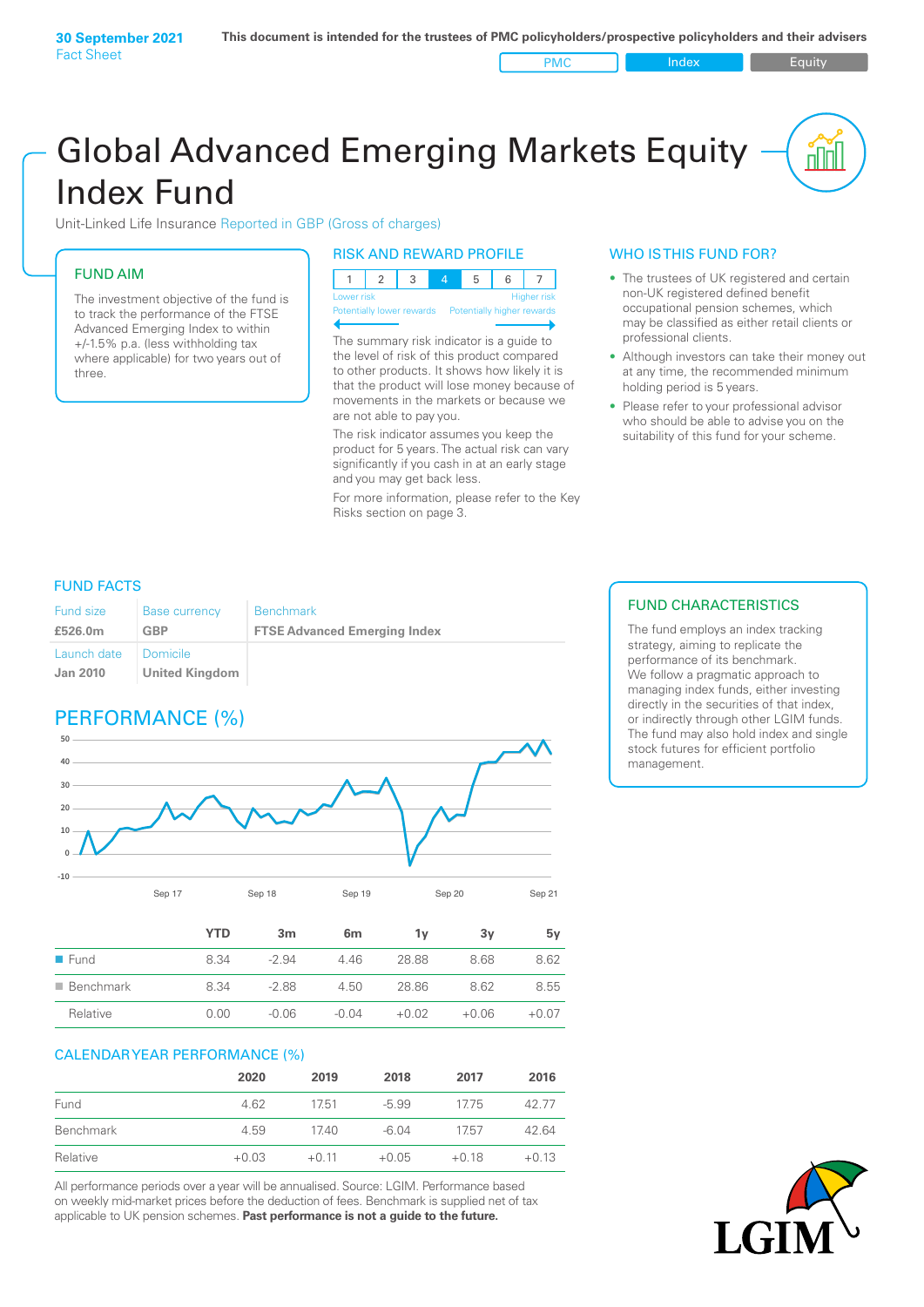# Global Advanced Emerging Markets Equity Index Fund

Unit-Linked Life Insurance Reported in GBP (Gross of charges)

# PORTFOLIO BREAKDOWN

All data source LGIM unless otherwise stated. Totals may not sum due to rounding. In order to minimise transaction costs, the Fund will not always own all the assets that constitute the index and on occasion it will own assets that are not in the index. The number of fund holdings can differ from the index due to corporate events and proxy holdings.



#### SECTOR (%)

| ■ Technology               | 35.3 |
|----------------------------|------|
| $\blacksquare$ Financials  | 19.7 |
| ■ Basic Materials          | 9.8  |
| $\blacksquare$ Industrials | 7.3  |
| ■ Consumer Staples         | 6.2  |
| ■ Consumer Discretionary   | 6.0  |
| ■ Telecommunications       | 5.1  |
| ■ Energy                   | 46   |
| $\blacksquare$ Utilities   | 26   |
| $\blacksquare$ Other       | 34   |
|                            |      |

| <b>MARKET CAPITALISATION (%)</b> |  |
|----------------------------------|--|

| ■ Large            | 82.9 |
|--------------------|------|
| $\blacksquare$ Mid | 172  |

■ Top 10 holdings 33.6% Rest of portfolio 66.4% No. of holdings in fund 474 No. of holdings in index 451

#### TOP 10 HOLDINGS (%)

| Taiwan Semiconductor Manufacturing | 20.6 |
|------------------------------------|------|
| Vale SA                            | 2.3  |
| Mediatek Inc                       | 2.0  |
| Hon Hai Precision Industry         | 19   |
| Naspers Ltd                        | 1.5  |
| Petrobras-Petroleo Bras-Pr         | 12   |
| United Microelectronics Corp       | 11   |
| America Movil                      | 11   |
| Itau Unibanco Holding S-Pref       | 11   |
| <b>Fubon Financial Holding Co</b>  | 10   |
|                                    |      |

#### COUNTRY (%)

|   | Taiwan         | 49.6 |
|---|----------------|------|
|   | Brazil         | 16.9 |
|   | South Africa   | 11.4 |
|   | Mexico         | 6.8  |
|   | Thailand       | 6.6  |
|   | Malaysia       | 5.4  |
|   | Turkey         | 1.2  |
| Ê | Greece         | 0.9  |
|   | Hungary        | 0.9  |
|   | Czech Republic | 0.4  |
|   |                |      |



comprises 25 fund managers, supported by two analysts. Management oversight is provided by the Global Head of Index Funds. The team has average industry experience of 15 years, of which seven years has been at LGIM, and is focused on achieving the equally important objectives of close tracking and maximising returns.